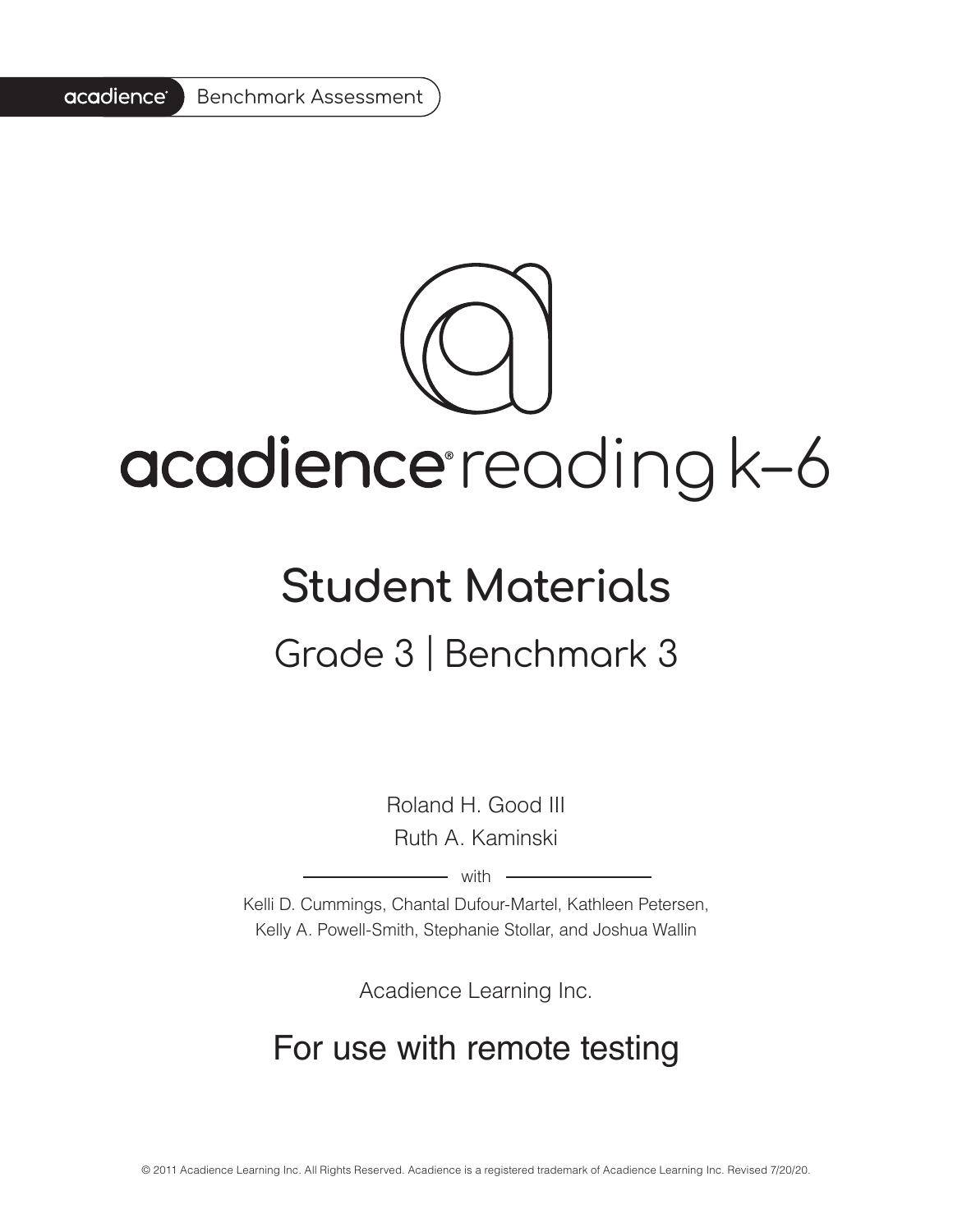#### **A Surprising Discovery**

I was so excited to be going to the winter Olympic Games. Some of my earliest memories were of watching Olympic skaters glide beautifully over the ice. Finally, I would have the chance to watch them in person.

I was packing my bags when Mom came into my room.

"I have some bad news," she said. "There are no tickets available for any ice skating events. In fact, tickets for most events are gone. I did get tickets for one event, though. It's a new event called curling."

I was very disappointed, but I was also curious. Curling? What was that? It sounded like something I might do to my hair!

Soon, we left for the airport, but I was still a little sad. I couldn't believe I was finally going to the Olympics, but wouldn't get to see the skaters. Dad assured me I would enjoy curling, but I didn't quite believe him.

We checked into our hotel and then set out for the stadium. It was chilly, and had an icy floor with a large target in the center. As the games started, teams of four people worked together to guide a large granite stone toward the target. Before long, I was caught up in the excitement of the games. I had found a favorite team and was thrilled when they did well.

I was in much better spirits as we left the curling match. We were in a beautiful place, a soft snow was falling, and there were going to be plenty of fun things to keep us busy. I might not be able to see the Olympic skaters in person, but I could put on my own ice skates and try out the frozen pond nearby. It was turning into a great trip after all.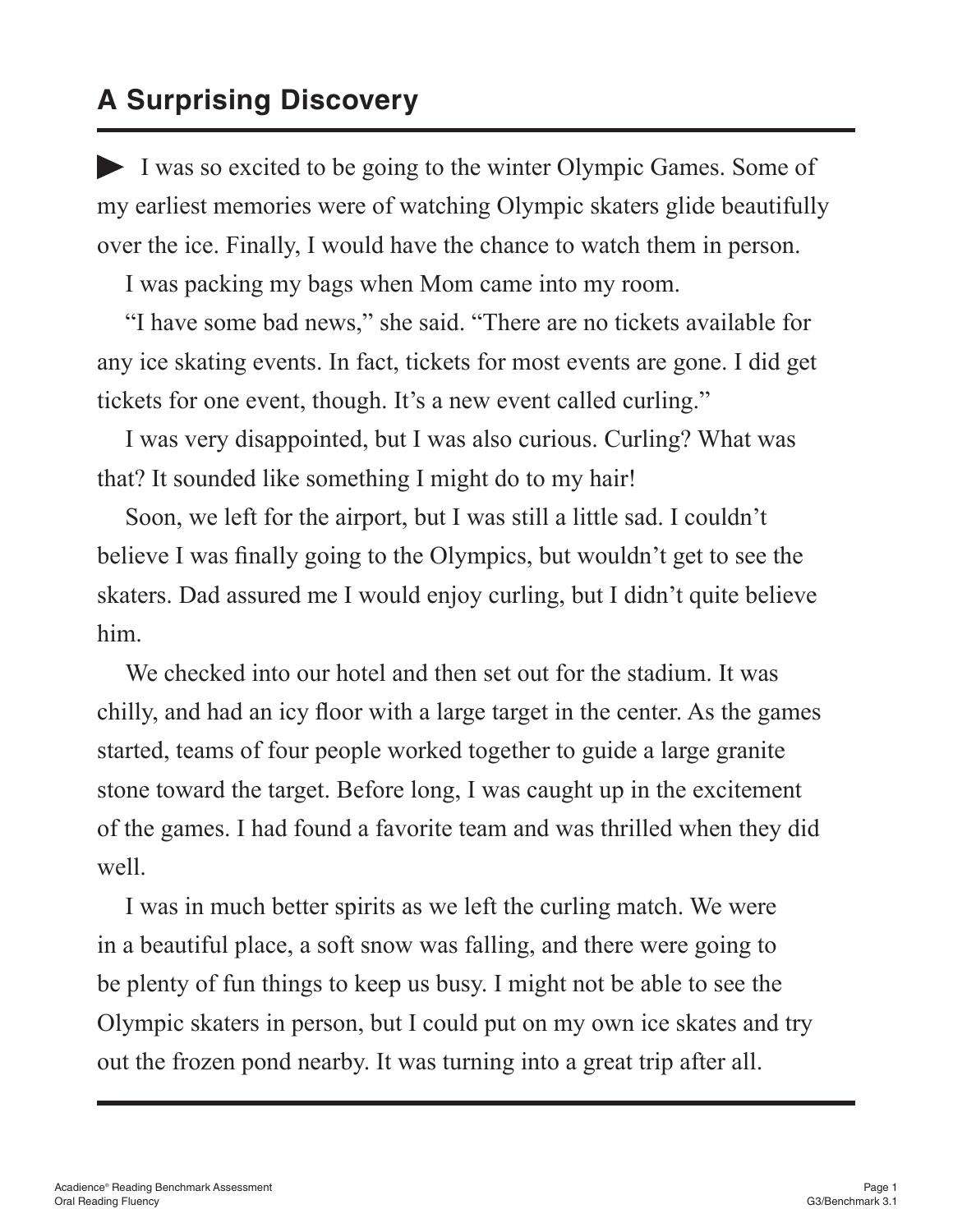#### **A Day for a Shadow Dance**

All night long, the wind howled and the rain poured down. Gopher woke to the sound of thunder rumbling. She looked out of her burrow at the big raindrops splashing on the ground. "It's another rainy day," she groaned. "When will I ever be able to run and play with my friends again?"

Gopher crawled deeper into her burrow and began digging a new tunnel to pass the time. After a while Gopher could no longer hear the thunder and rain of the storm and she went to sleep.

When she poked her head out of her burrow the next morning, Gopher felt the warm sun on her face. "Yippee!" she shouted as she scurried out into the sunshine. All of the animals were gathered in the meadow.

"Come on, Gopher," called Rabbit. "The sunshine is back and we can play our sunny day games. I can even see my shadow," he exclaimed.

Rabbit twitched his ears and watched his shadow. The ears of his shadow twitched in exactly the same way. Gopher was pleased to see that her own plump little shadow was back, too. All of the animals wiggled and waved and watched their shadows move.

"Let's dance with our shadows to celebrate the sunshine," suggested Rabbit. He immediately began to dance with his shadow. Gopher joined him, and then all the animals were dancing with their shadows. As they swayed and twirled, their shadows danced along with them. The animal friends danced around the sunny meadow until the sun began to set and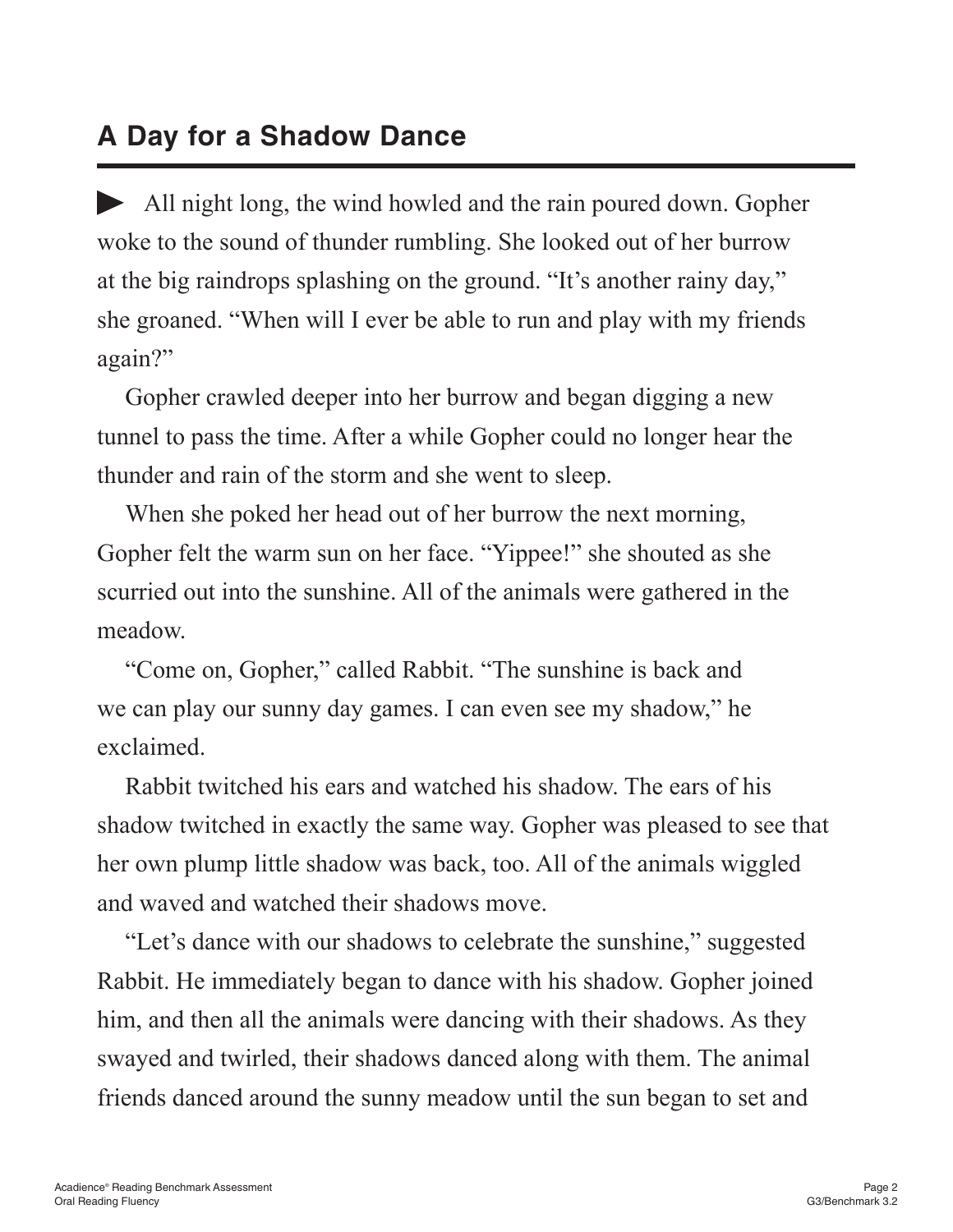#### **A Day for a Shadow Dance, continued**

the shadows faded.

Finally, tired and happy, Gopher said good-bye to her friends and promised to meet them again on the next sunny day. As she headed home, she hoped that tomorrow would be another perfect day for shadow dancing.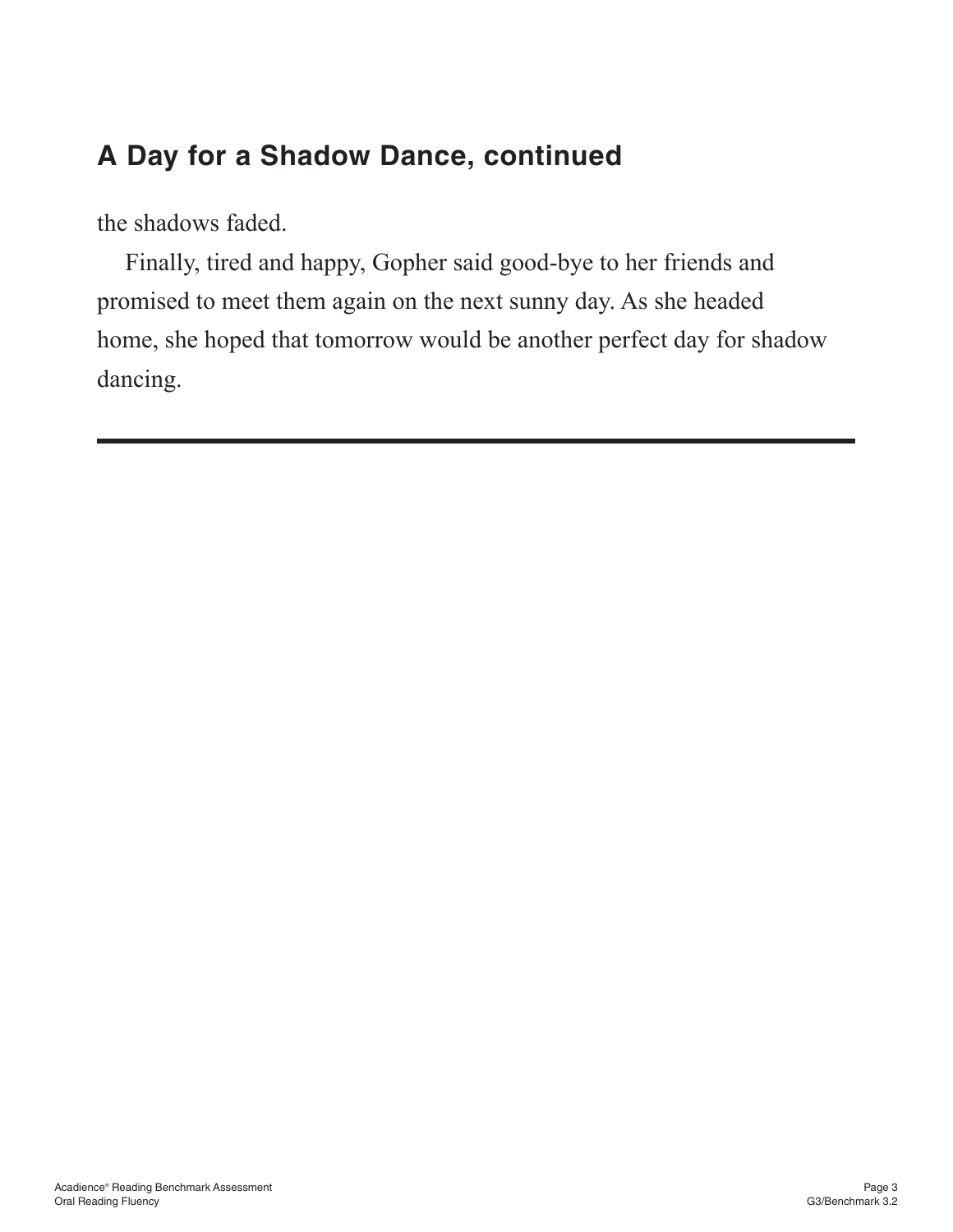#### **A Triple Challenge**

Do you know people who like to do several different sports? If so, a race with three stages or parts might be just the type of athletic event they would enjoy. The race usually begins with a swim and is followed by a bike ride. Finally, it ends with a run. Since there are three parts to the race, an athlete needs to train for all three sports to be successful.

Some people train specifically to compete in this type of race. The best competitors have a plan to help them do well in each part of the event. They know that they must have enough energy to finish each part of the race. That is why training for endurance is so important. Having the strength to go from one sport to the next during the race is the key to getting a good overall time. Moving quickly between the different parts of the race is also important. Races are timed from the moment swimmers jump into the water until they run across the finish line. The clock does not stop when they get out of the water and dry off to get on their bike or when they change their shoes to start running.

The first of these races was held in France more than eighty years ago. The sport didn't really take off, though, until recently. It has grown in popularity and is now an Olympic event. There are many types of races with three stages. The shortest is called a sprint and covers about sixteen miles. The longest type is called an Ironman and is over one hundred miles long. Today, similar races are held all over the world. They even have some for kids. Why not try one?

**Benchmark 3**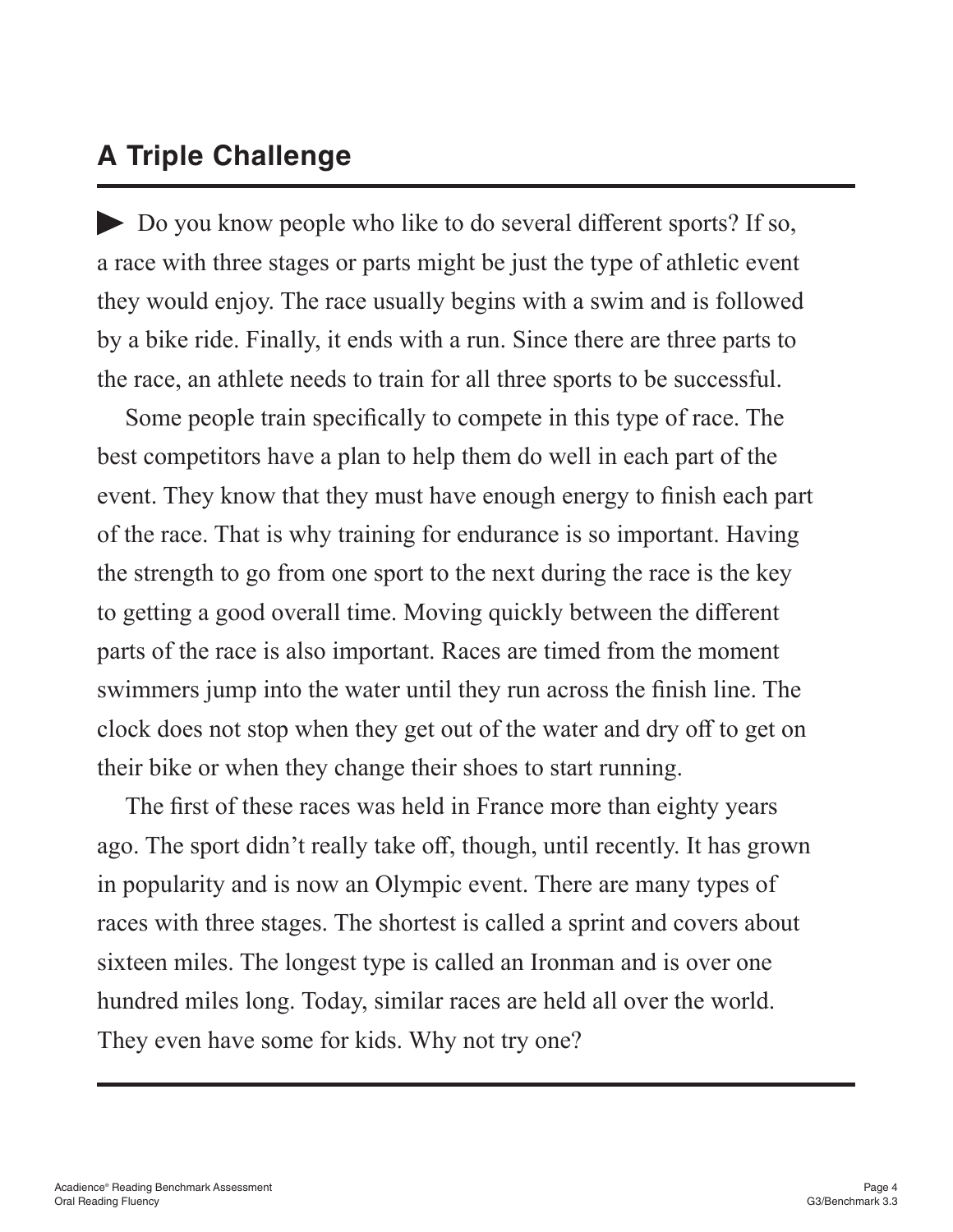#### acadience® Benchmark Assessment

## **3**

٦

Name: \_\_\_\_\_\_\_\_\_\_\_\_\_\_\_\_\_\_\_\_\_\_\_\_\_\_\_\_\_\_\_\_\_\_\_\_\_\_\_\_\_\_\_\_\_\_\_\_\_\_\_\_\_\_\_\_\_\_\_\_\_\_\_\_\_\_\_\_\_\_\_\_\_\_\_\_\_\_\_\_\_\_\_\_\_\_\_\_\_\_\_\_\_\_\_\_\_\_\_\_\_\_\_

#### Practice 1

|                                                                   | home |  |
|-------------------------------------------------------------------|------|--|
| After playing in the dirt, Sam went   summer   to wash her hands. |      |  |
|                                                                   | was  |  |
|                                                                   |      |  |

<u> 1989 - Johann Barn, amerikansk politiker (d. 1989)</u>

#### Practice 2

| On her way home, she $ $ sleep | chair<br>saw | an ice cream truck. |
|--------------------------------|--------------|---------------------|
|--------------------------------|--------------|---------------------|



| C:  |               |
|-----|---------------|
|     | _____________ |
| AS: |               |

**G3/Benchmark 3**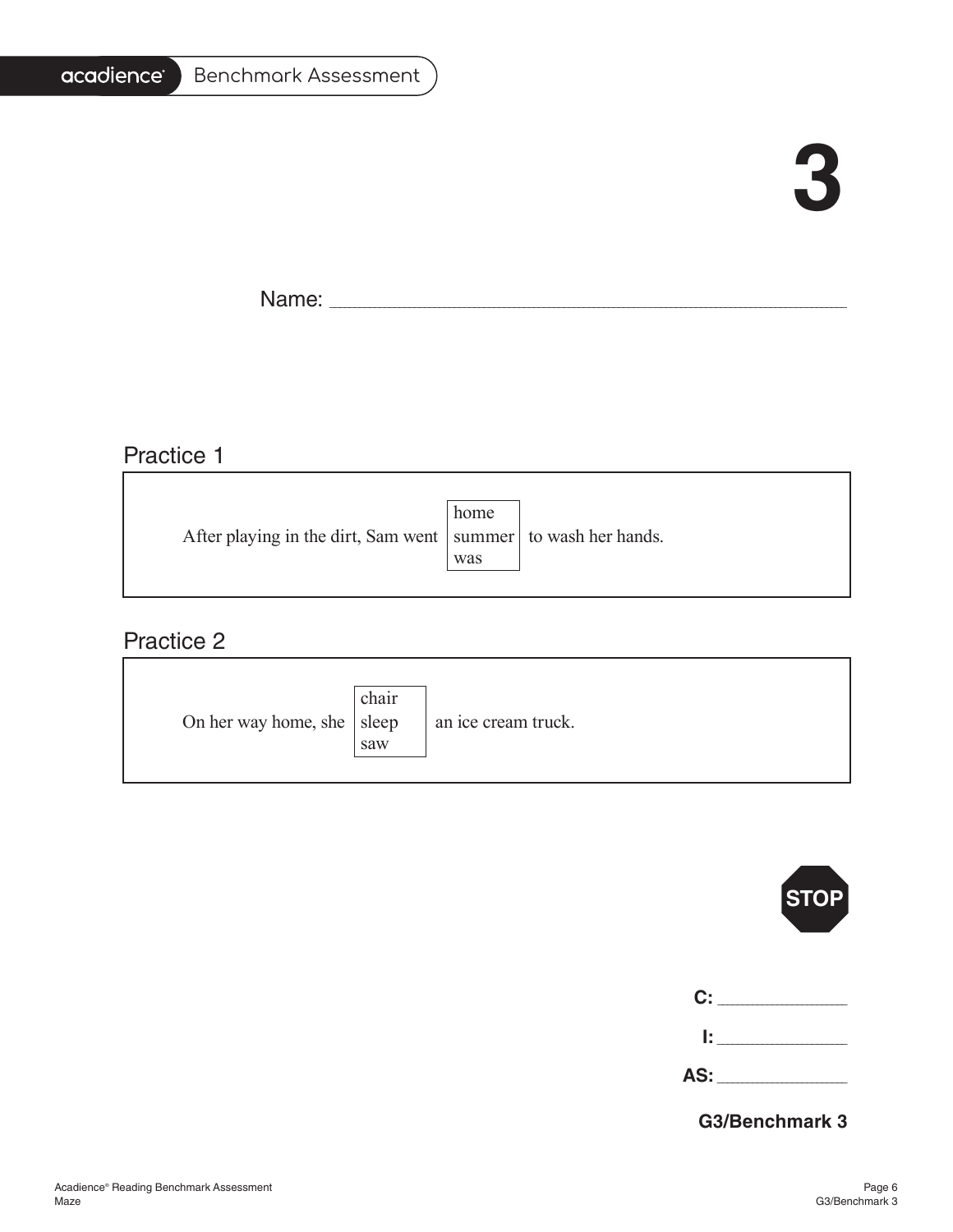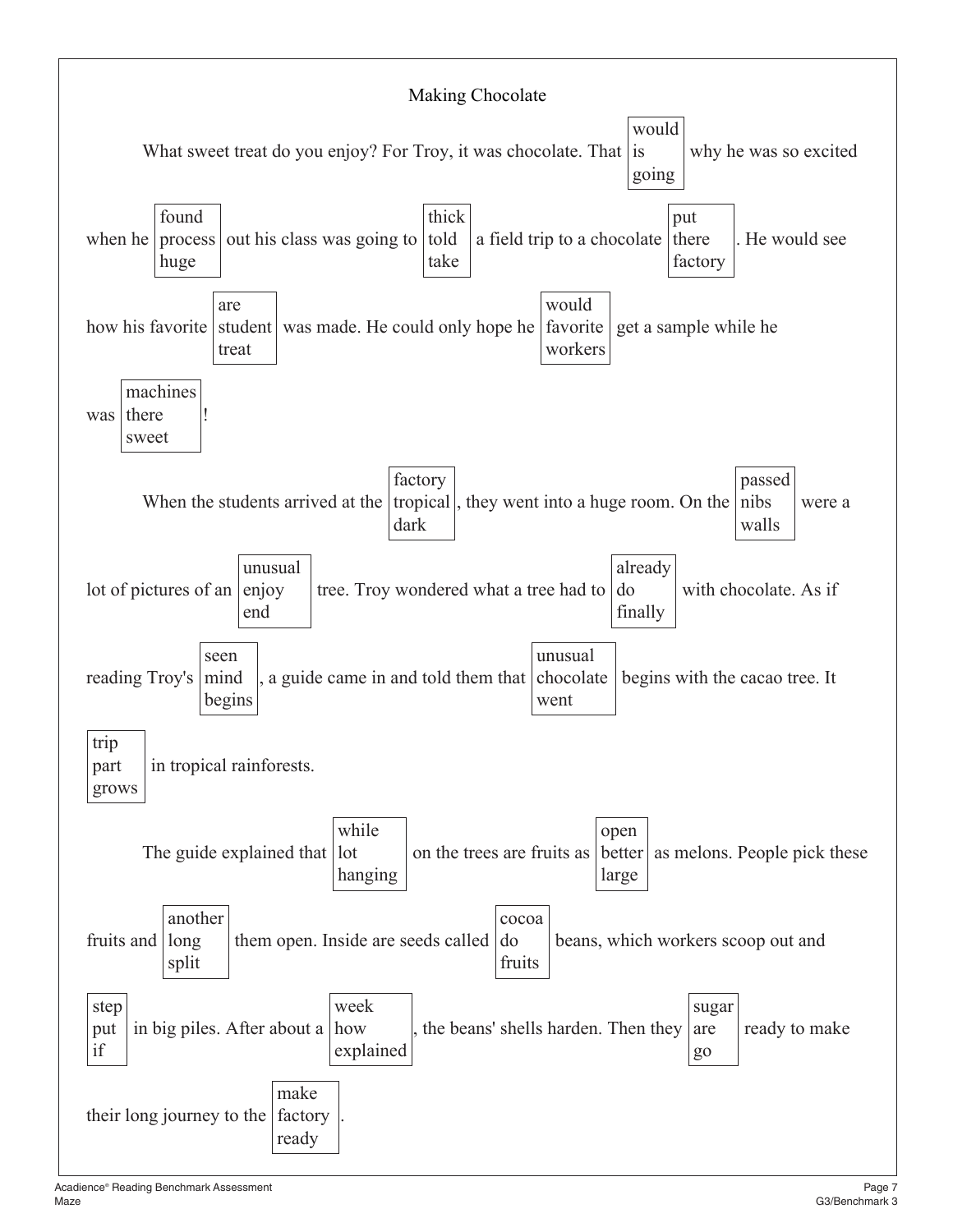